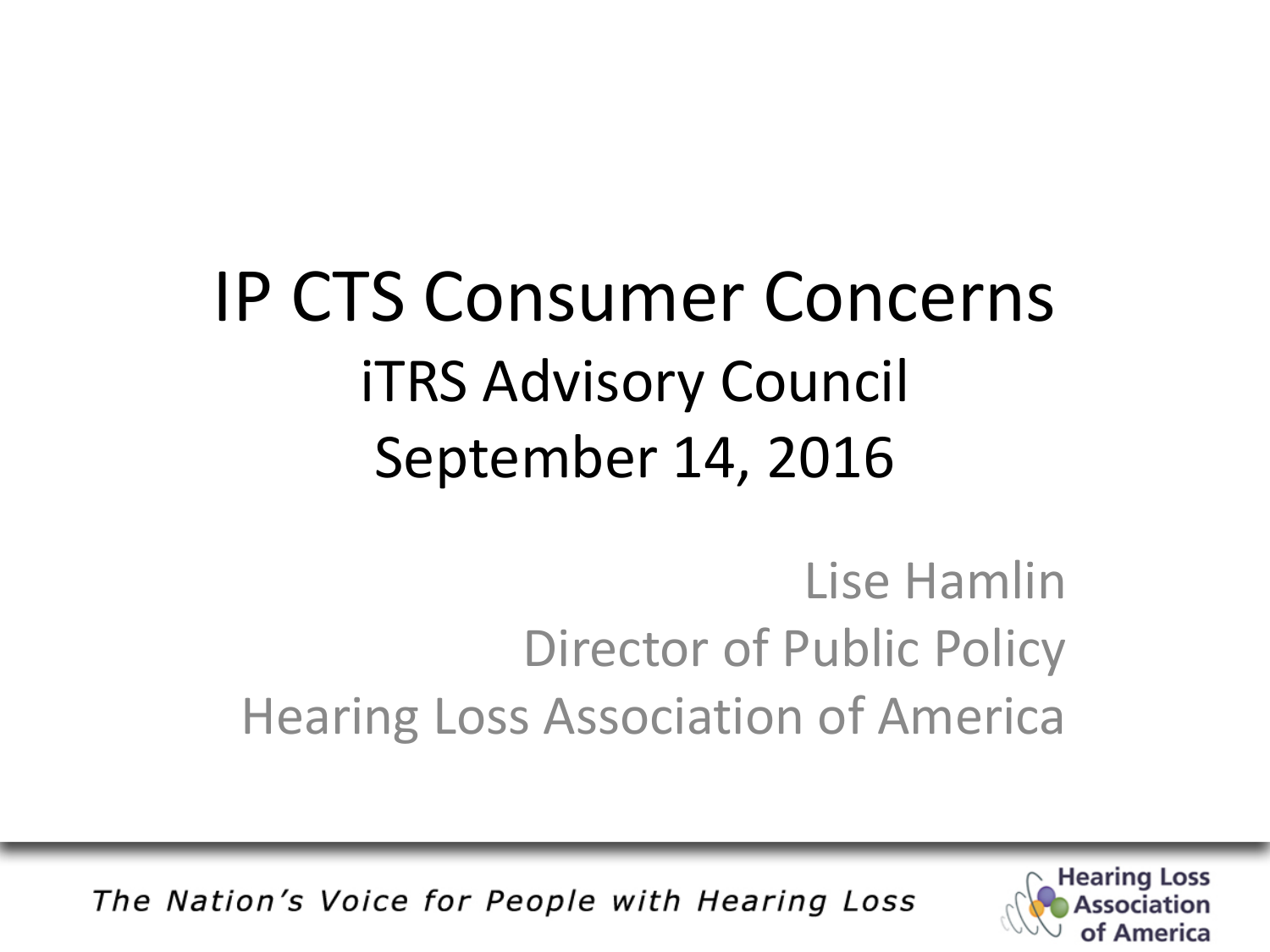

- The HLAA mission is to open the world of communication to people with hearing loss through information, education, advocacy, and support.
- HLAA, founded in 1979, has a national network that includes local chapters nationwide, 14 state organizations and office outside Washington, DC.

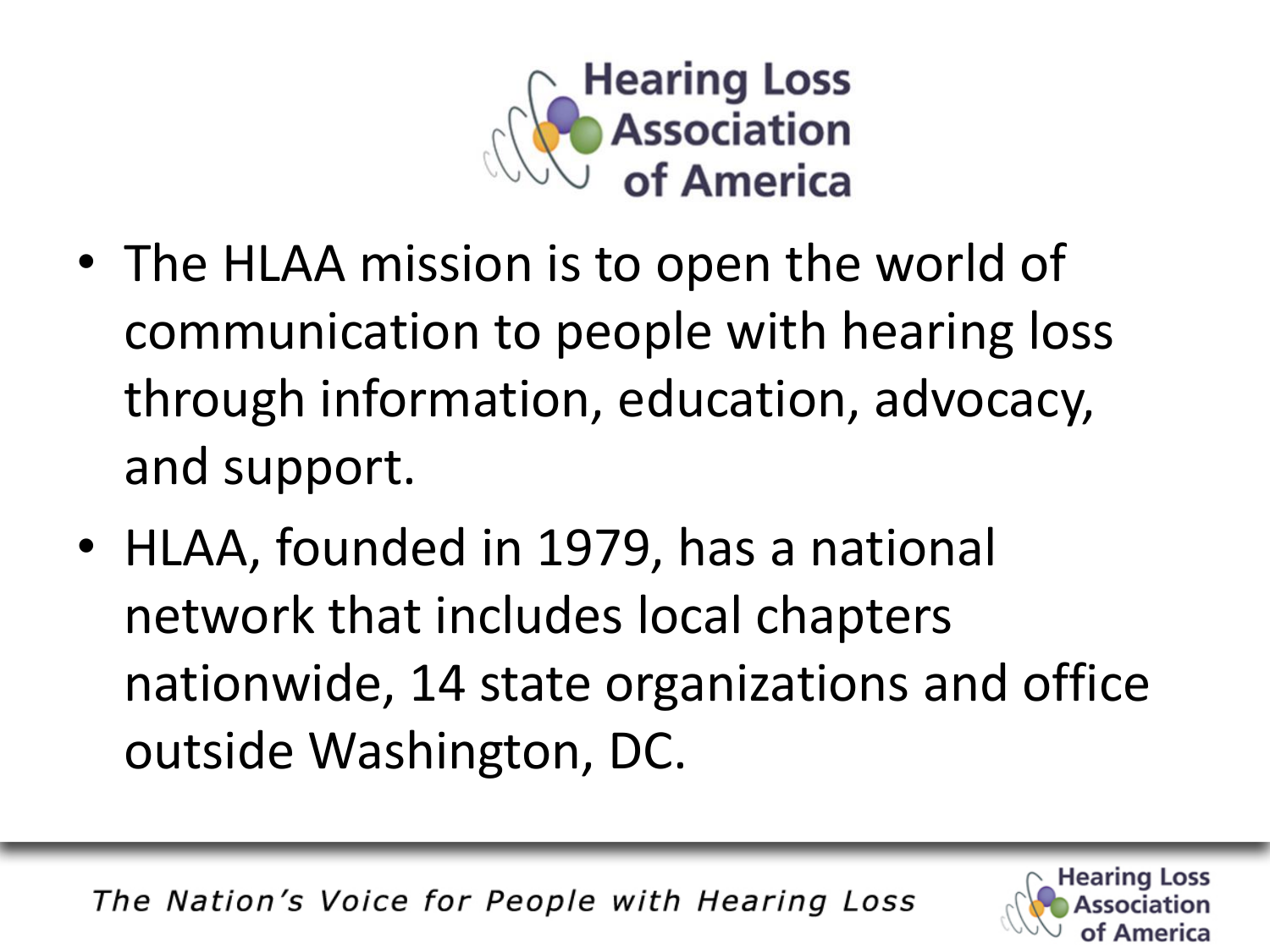

Director of Public Policy

- Provide information and education about the needs of people with hearing loss
- Advocate for accommodations and greater access to hearing assistive technology
- Work with industry to promote solutions
- Work with regulators who implement laws that impact people with hearing loss

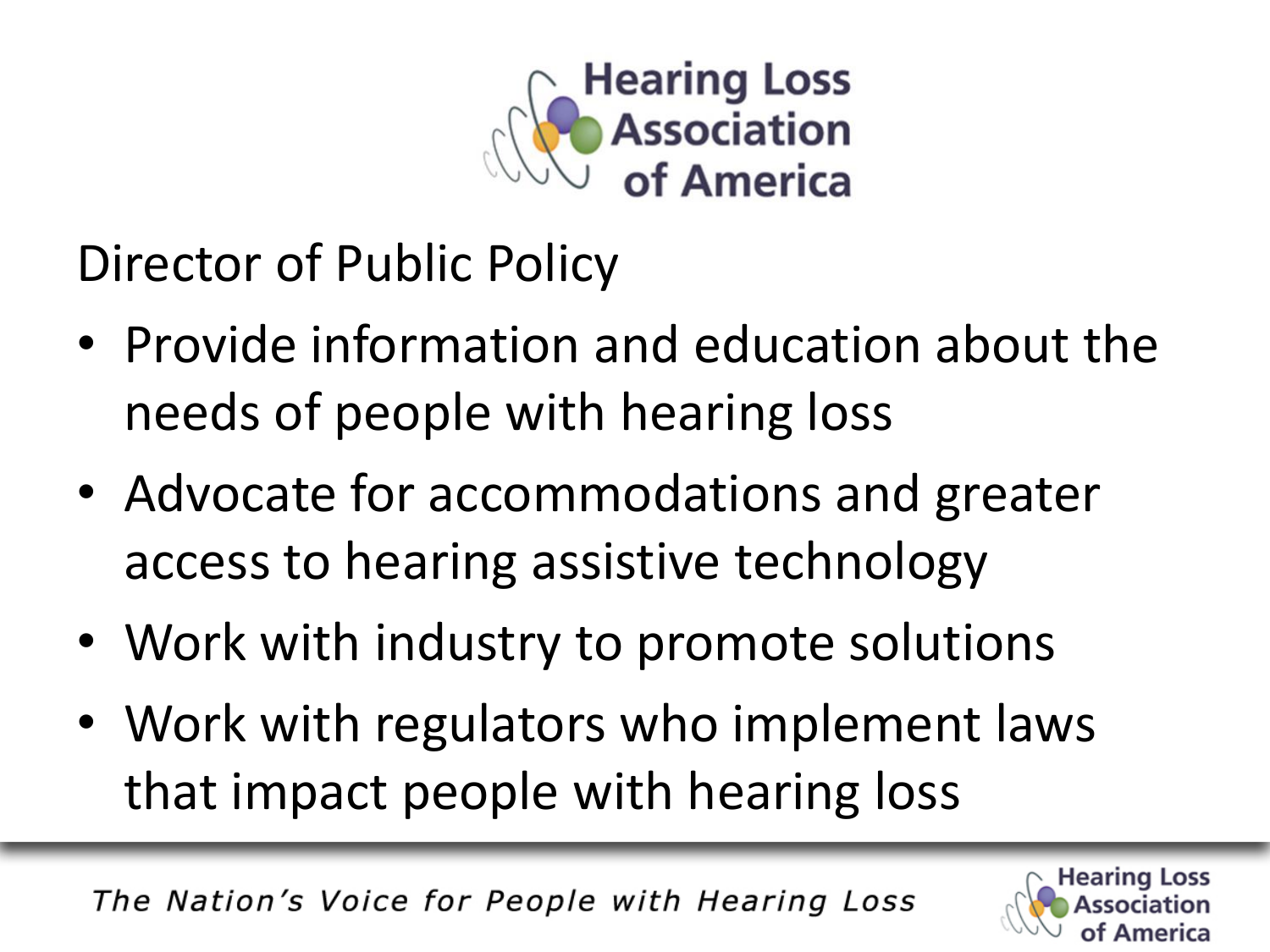# IP CTS is an important, well established service

- A deaf volunteer at HLAA would be unable to manage her doctor's bills, her home repair, her life
- An 80-something yr old user: "I use a captioned telephone, and recently even got a new one with an answering machine."
- For people who have aged into significant hearing loss and people who are oral deaf, there is no other viable option currently available

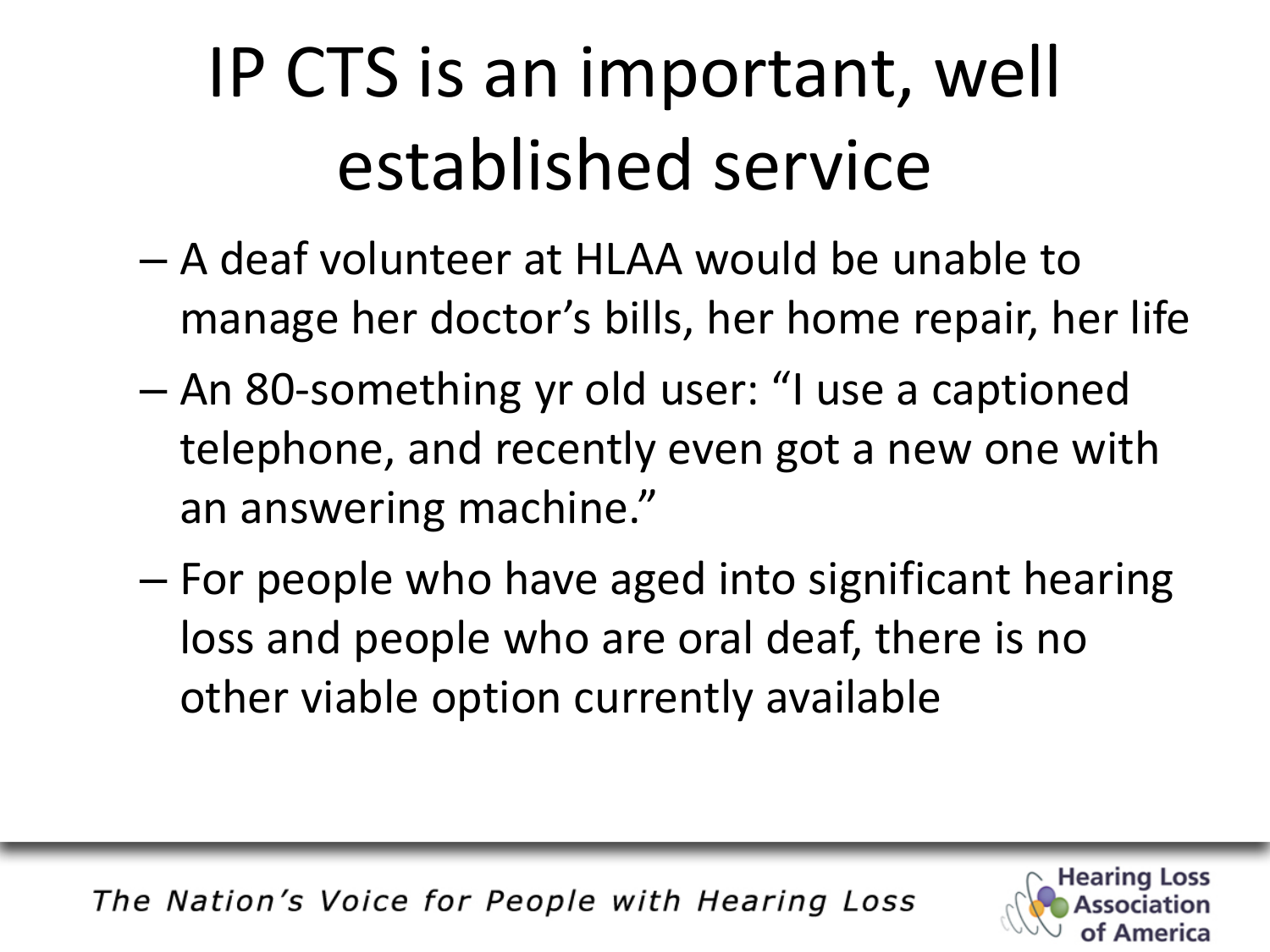## The Numbers

- 30-48 million people have a hearing loss
- NSA report, *Hearing Health Care for Adults: Priorities for Improving Access and Affordability:* approx .5% of people up to 69 yr old have a moderate to severe loss (150,000)
- 50% of people who are 75 or older have a disabling hearing loss (6 million: NIDCD 2016)
- Fewer than 30% of people 70 and older who could benefit from hearing aids has ever used them

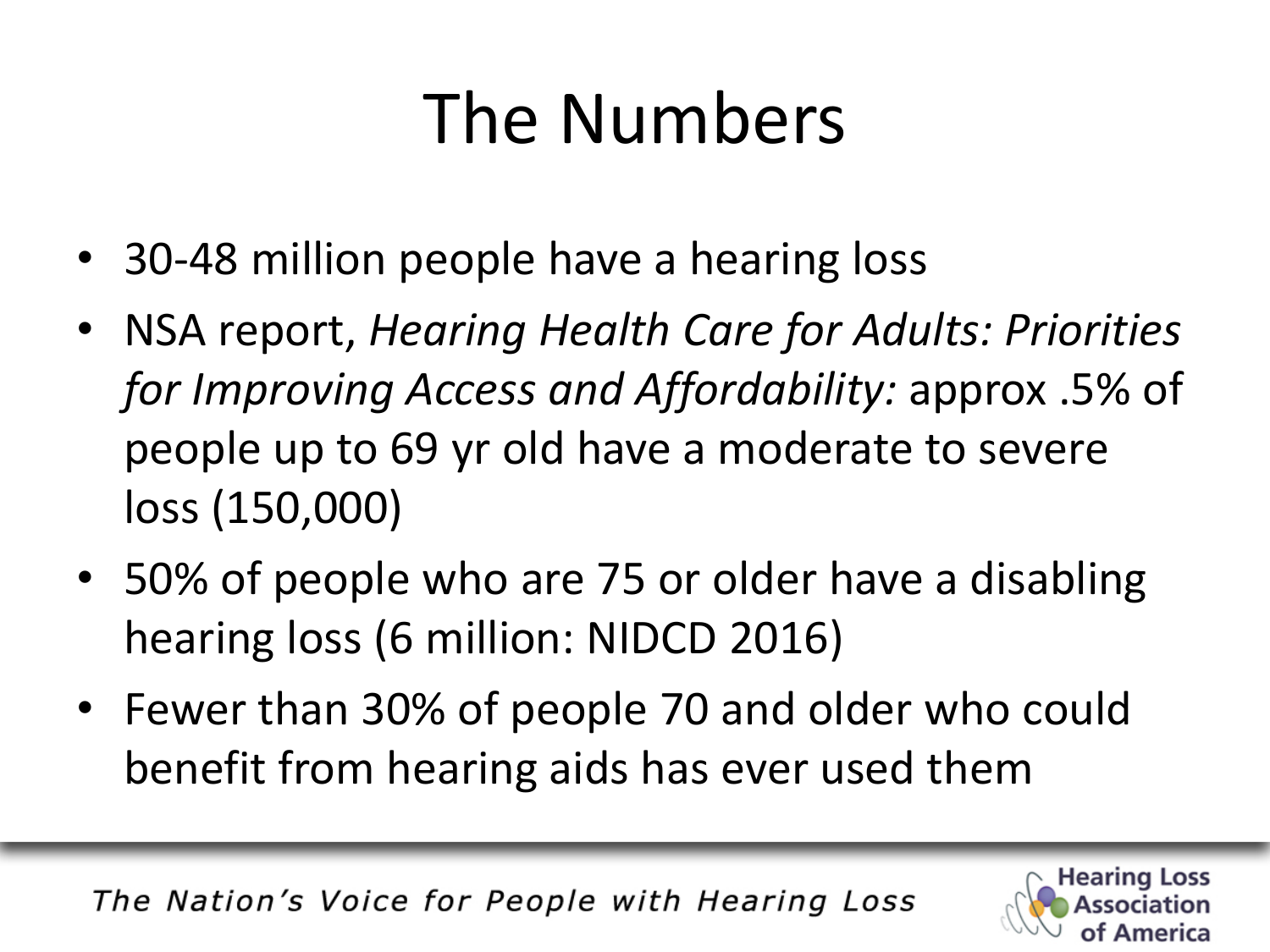#### Consumer Concerns

- Distribution of IP CTS phones
	- Too often HLAA hears from or about consumers who could benefit from, but have not heard about IP CTS
	- How do we reach the population that needs it?
	- Will the state equipment programs reach those who need it?

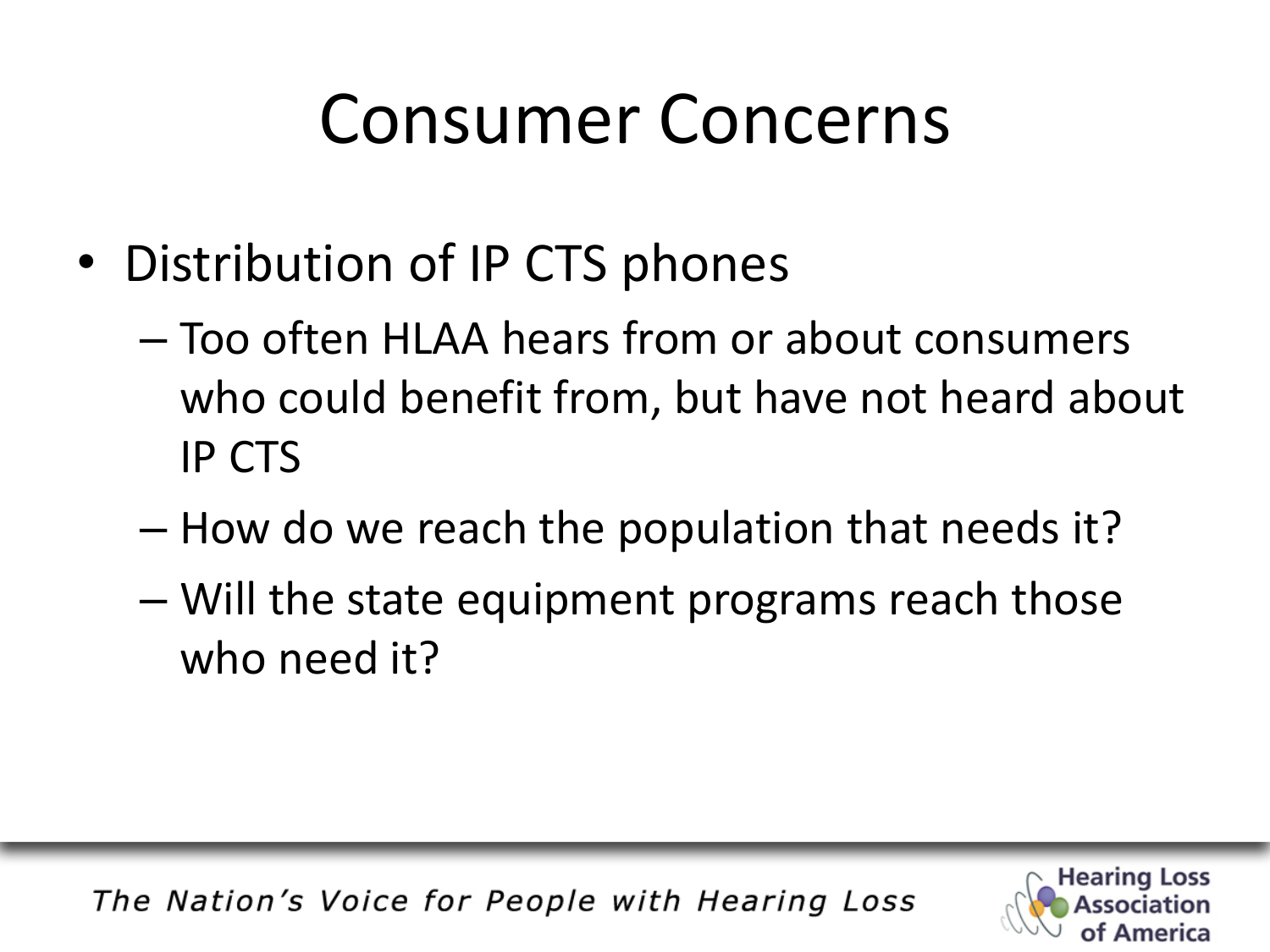### Consumer Concerns

- Quality of services
	- Upgrade of software and hardware
		- Are the providers now investing in upgrades in software that will provide better speech to text captions?
		- Who will be responsible for the future upgrades in the future
	- Troubleshooting
		- Who will be responsible when things go wrong with a particular phone
		- Will enough resources be set aside for troubleshooting?

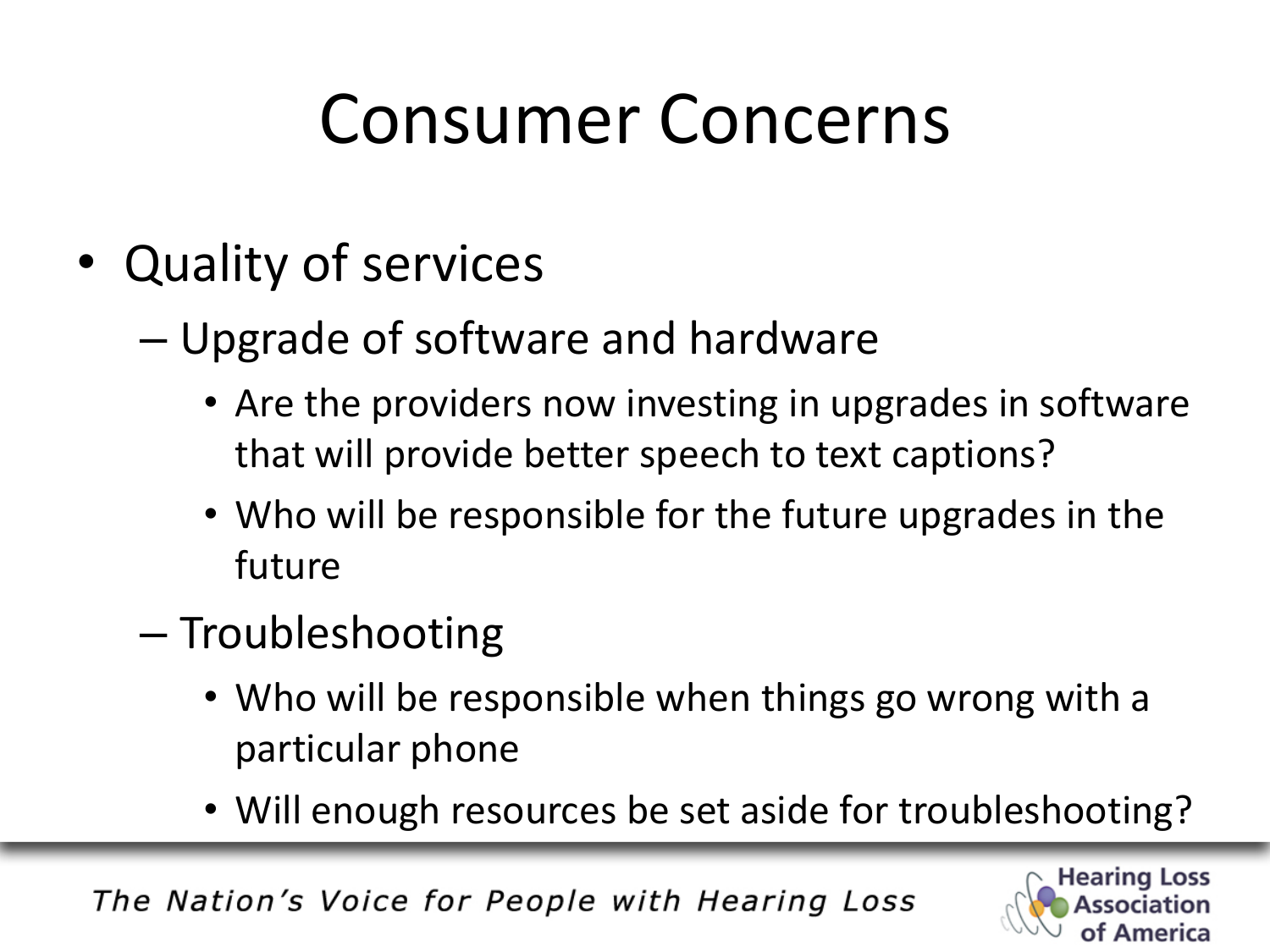# FCC's Disability Advisory Committee (DAC)



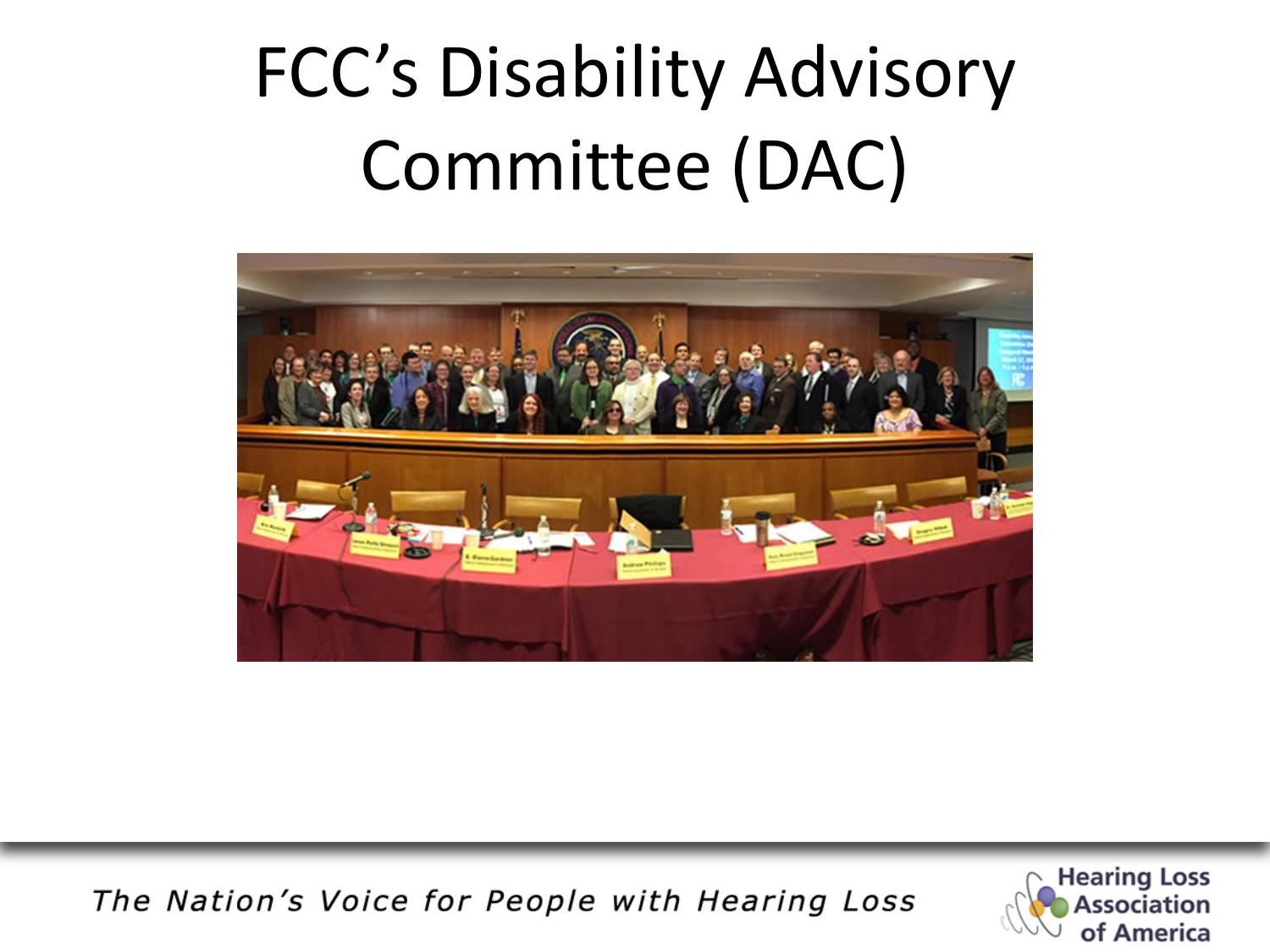FCC's DAC Relay & Equipment Distribution Subcommittee, Relay Working Group

Recommendations for Establishing rules and standards for IP CTS quality of service

- Accuracy / Verbatim
- Completeness
- Speed
- Delay / Latency
- Recommendations pending the DAC meeting September 22, 2016

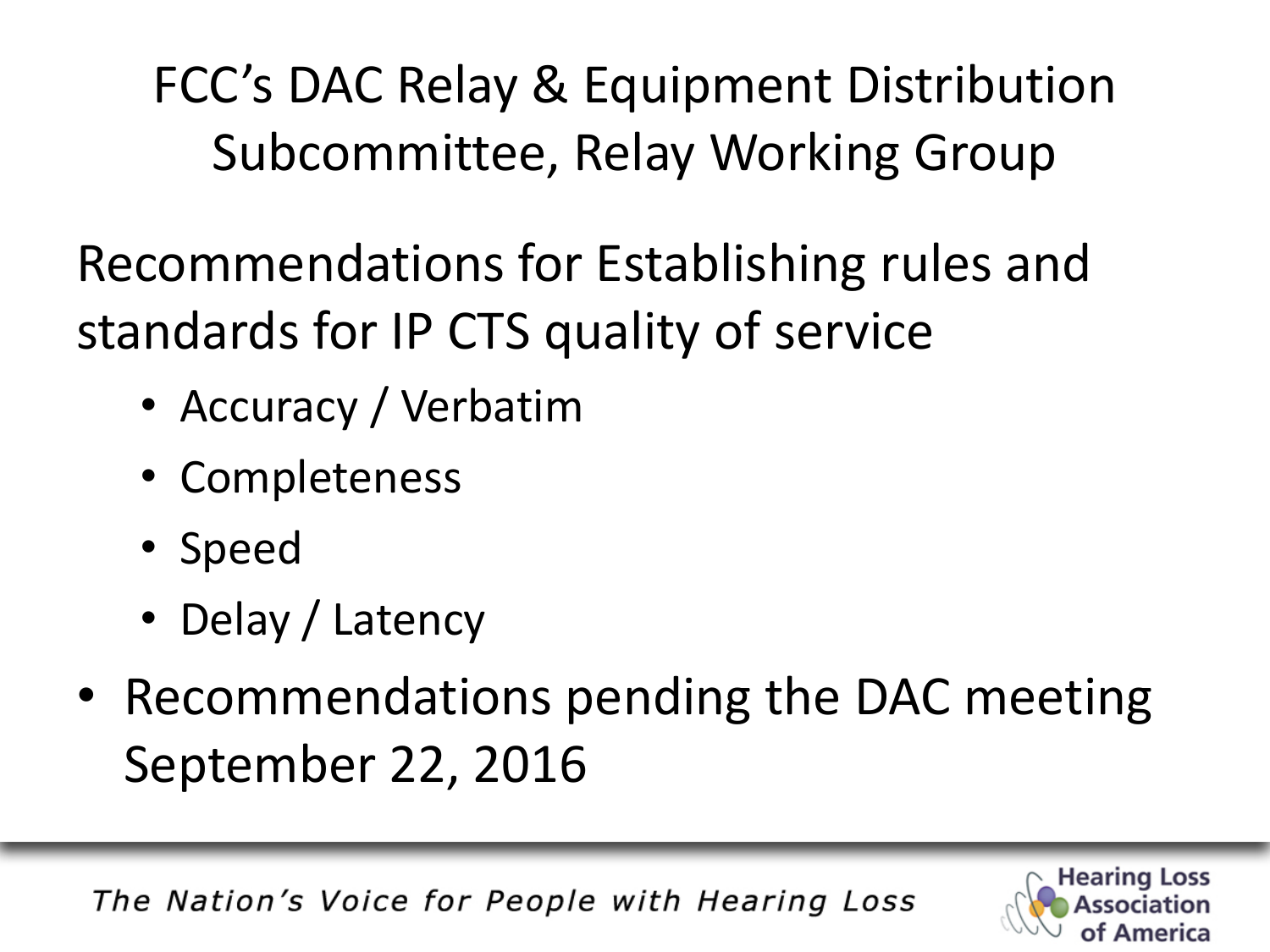# FCC's DAC

Recommendations from the Technology Transitions Subcommittee

- Voluntary standards for volume control on amplified phones which should apply to CTS
- Next meeting: September 22, 2016
- Live streamed at [www.FCC.gov](http://www.fcc.gov/)
- [https://www.fcc.gov/general/disability](https://www.fcc.gov/general/disability-advisory-committee)[advisory-committee](https://www.fcc.gov/general/disability-advisory-committee)

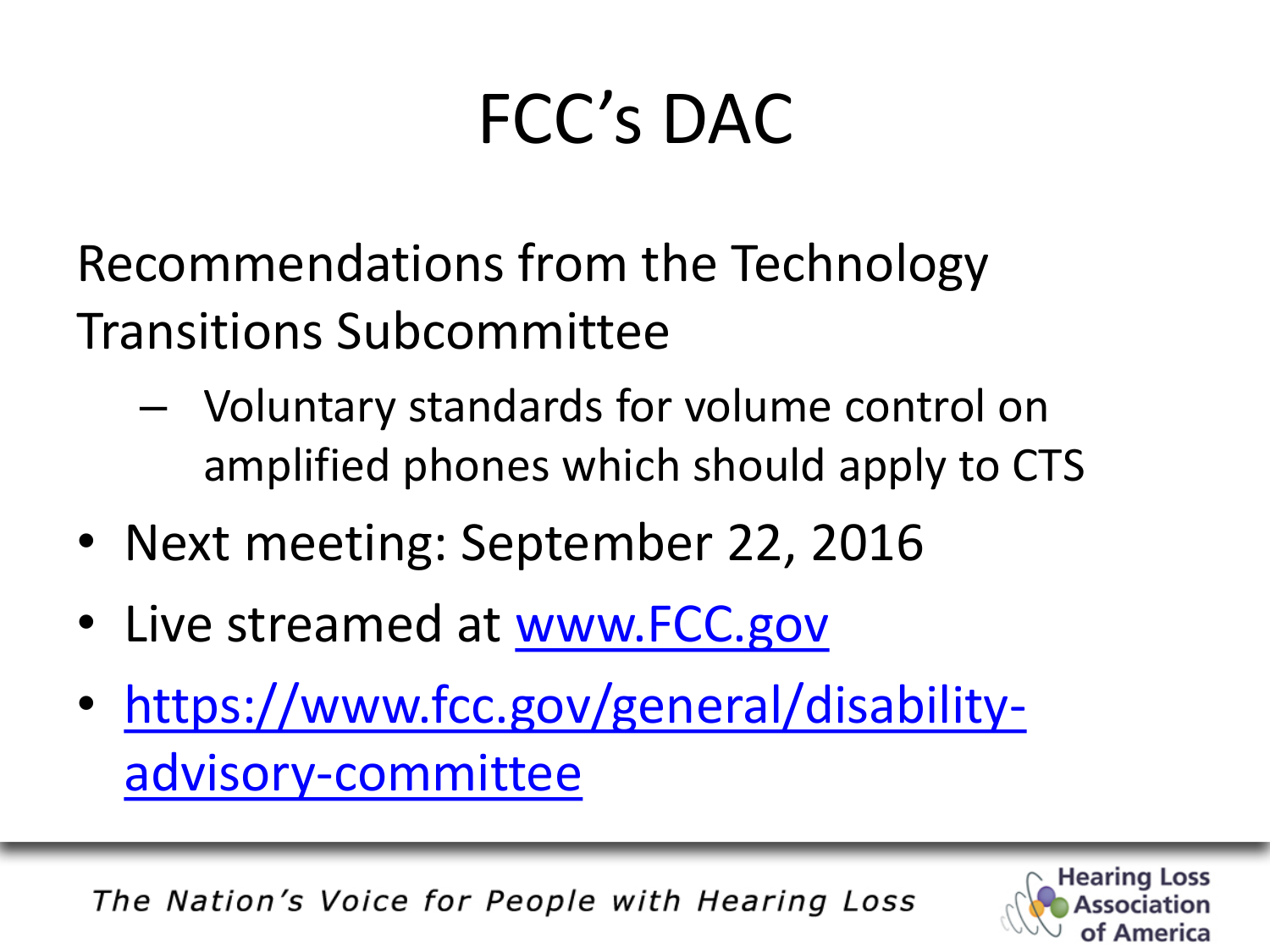## TEDPA & IP CTS

- State distribution: the FCC is moving forward with having the states pick up distribution of IP CTS and the states are willing partners
	- Will states be able to reach a wider market?
	- Will qualifications be so restrictive that people will be denied access?
	- Who will troubleshoot problems?

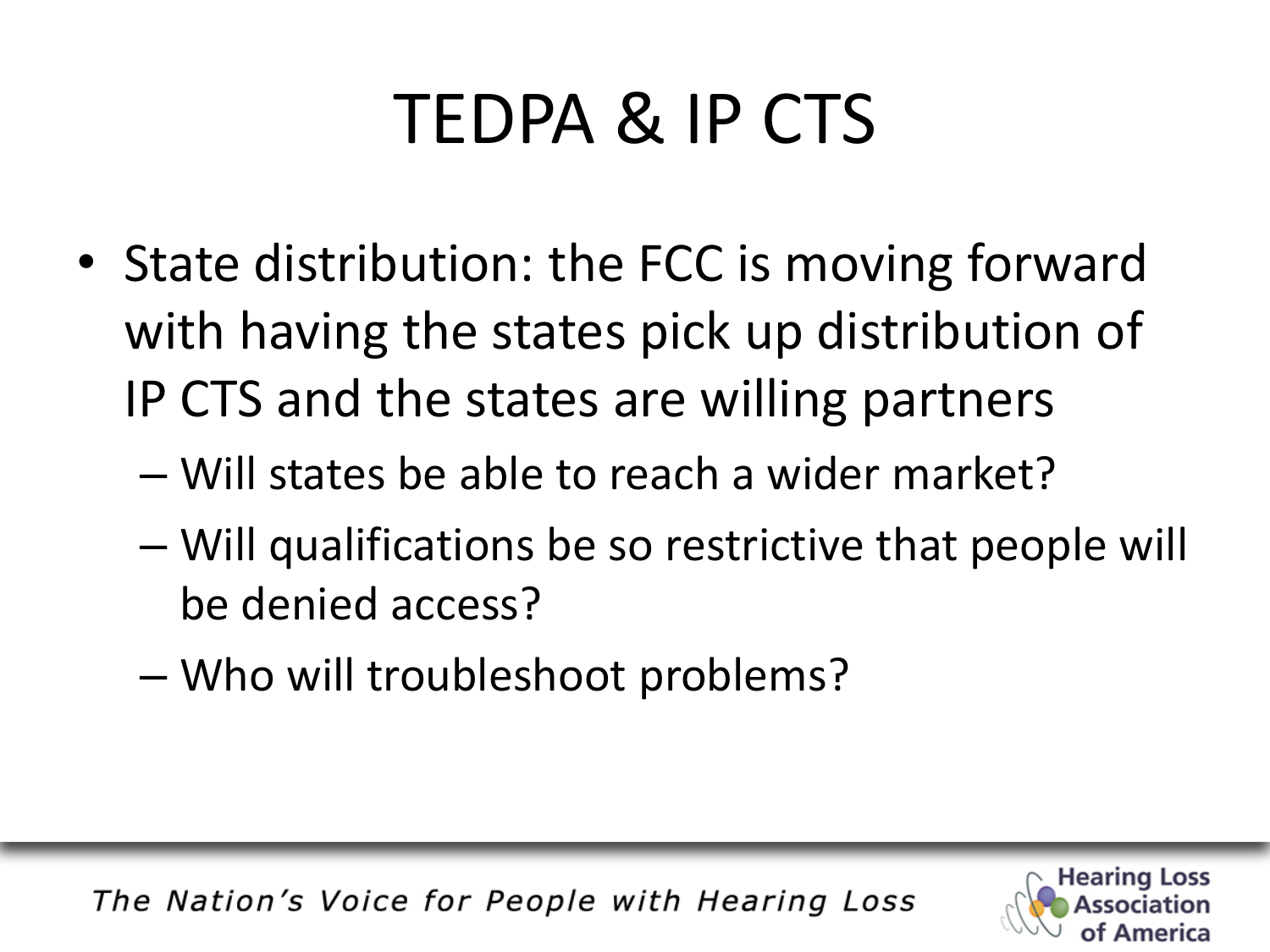# Mobile IP CTS

- A great idea with mixed reviews
	- Not all smart phones can download the apps
	- Difficulty with connections and dropped calls
	- Latency issues difficulty in understanding

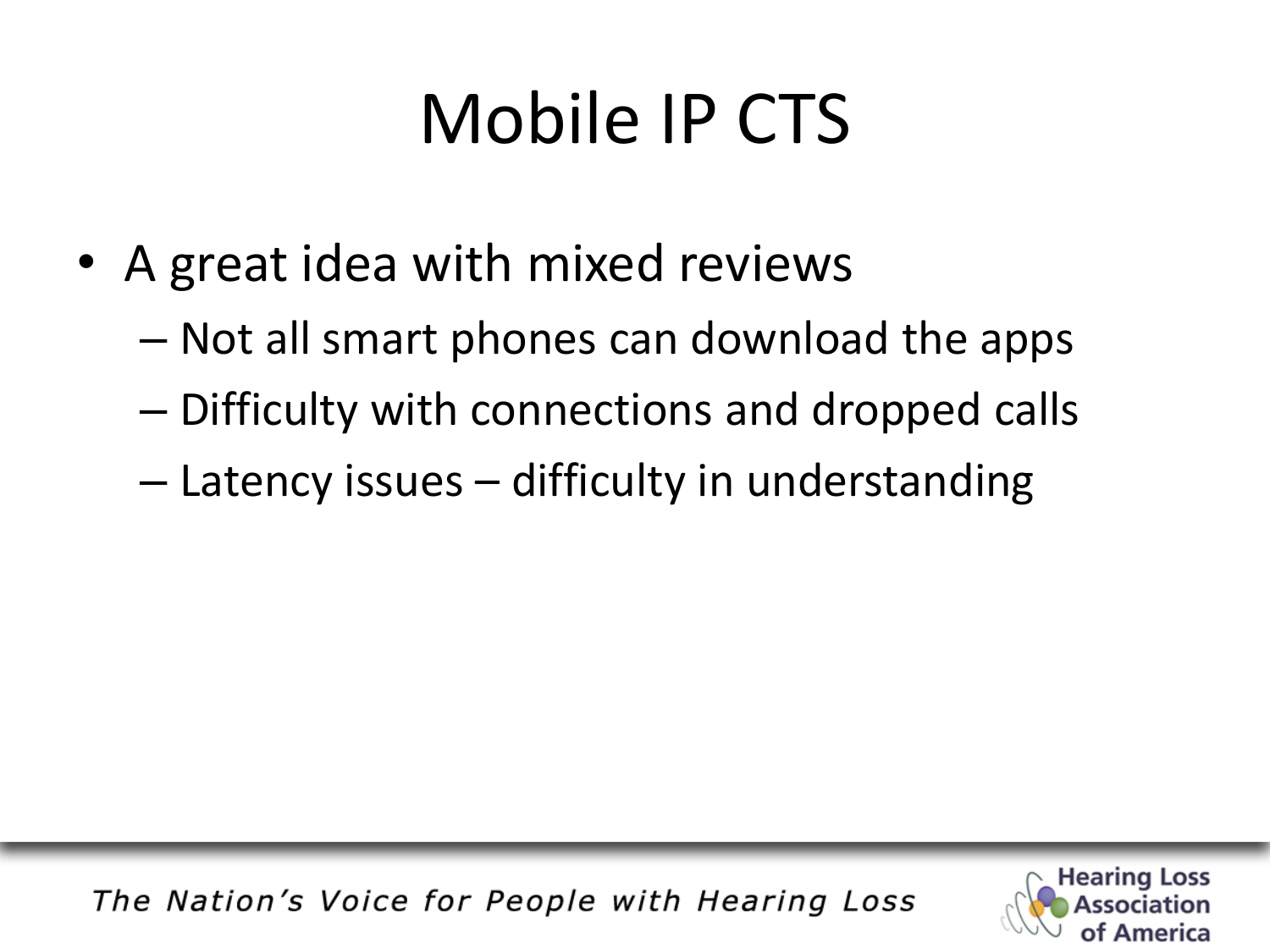## A Word About The Fund

- Need to balance the need for functional equivalence for consumers with the need to ensure there is a minimum fraud, waste and abuse
- Consumers organizations do worry that our needs will become secondary to fiscal concerns